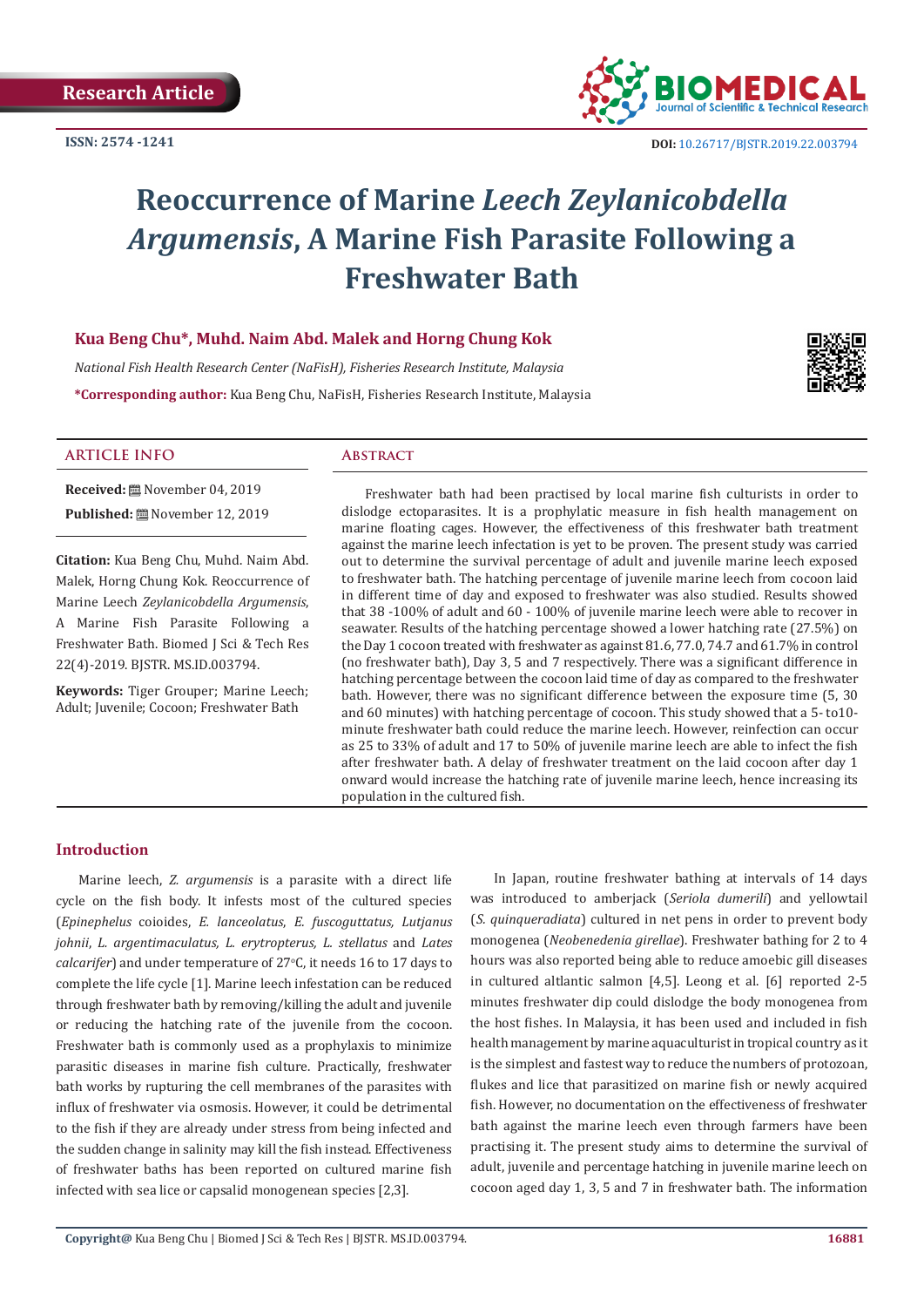is important as it can be used as a guideline for farmers to carry out the control measure of marine leech infection in tiger grouper.

## **Materials and Methods**

# **Source of Adult and Juvenile Marine Leech** *Z. arugamensis*

Marine leech *Z. arugamensis* were procured from the fish cages at Pulau Jerajak, (Latitude 5°18'57.67"N and Longitude 100°18'30.48"E) Penang in Peninsular Malaysia. A tiger grouper (15 to 340g) infected with marine leeches were collected from fish cages and were placed in a petri dish containing seawater from the cage and leeches were removed individually by hand. The adult leeches were transferred into a container with filtered sea water from the site and brought back to the laboratory for use in survival experiment and establishment of their life cycle for juvenile specimen based on Kua et al. [1]. Briefly, the active adult leeches were chosen and placed in 500 ml jar with filtered seawater at 28 parts per thousand (ppt) salinity obtained from the sites and incubated at 27°C for 24 hours. Adult leeches were removed after 24 hours leaving the deposited cocoons on the glass wall or bottom of the jar for another 7 days to complete of the juvenile stage. Water was exchanged 50-60% every 2 days with new sterile filtered seawater. During incubation, the deposited cocoons were kept in an incubator at 27°C for 7 - 8 days. After Day 7, the juvenile hatched from the cocoon and ready for the survival experiment in freshwater bath.

# **Experiment of Survival of Adult and Juvenile Marine Leech in Freshwater Bath**

Adult marine leeches were bathed with freshwater (250 ml) for duration of 5 to 10 minutes and their movement recorded immediately. Marine leech were transferred into seawater with 28 ppt salinity (250ml) when no movement was seen. An uninfected tiger grouper (2 - 3 cm) was placed in for infection study. Time and number of leeches showing movement and infecting the fish were recorded. The same experiment was conducted for juvenile marine leech.

# **Percentage of Juvenile Hatched from Treated Cocoon**

 The cocoons were obtained from the tiger grouper infected with marine leech in floating cages. A total of 100 clean glass slides were placed parallel each side of the tray and hung inside the cage. After 24 hours, approximately 80 slides containing cocoons

on it were removed and placed into aquarium tank with seawater (28 - 30 ppt) from the cages and aerated. These slides were left in the aquarium tank and removed daily for the freshwater bath treatment. The slide containing more than 3 cocoons were chosen for the freshwater treatment. A total of 8 slides with cocoons aged 24 hours were taken out from the aquarium tank and subjected to freshwater bath with exposure time of 0 (control), 5, 30 and 60 minutes running in duplicates. The slides (each with 6 cocoons) were immersed in freshwater for 5 minutes in conical tube (50ml), then replaced it into conical tube (50ml) containing seawater from cages. The seawater was changed daily. The numbers of the cocoons on each slide were recorded before bathing in freshwater. The numbers of the hatched juvenile were also recorded for up to 14 days. The hatching percentages were based on the number of juvenile hatched divided by the number of cocoons exposed to freshwater. The above experiment was repeated for the cocoon aged day 3, 5 and 7. The experiment was terminated after day 14.

### **Statistical Analysis**

The hatching percentage of juvenile marine leech was analysed using Anova-one way with SPSS software. Results were considered siginifcant if p< 0.05. Tukey HSD was used for comparison of means.

### **Results and Discussion**

Adult and juvenile marine leeches were able to recover after 3 to 10 minutes in freshwater bathing with a surival rate of 38 to 100% in adult marine leech and 60 to 100% in the juvenile when returned to seawater (Table 1). Of these, only 20 to 33% of survived adult and 17 to 50% of juvenile were able to infect fish after 30 minutes in seawater. No movement of adult marine leech was observed during the 5 to10 minutes bath in freshwater and it took 3 to 9 minutes for them to become active again in 28 ppt seawater. As for juvenile marine leech, a shorter period of recovery time (1 to 3 minutes) were seen after freshwater bathing (Table 1). Results of the percentage of juvenile marine hatched from cocoon laid in different time of day showed that all of the juvenile were able to hatch regardless of the different aged of cocoon treated with freshwater bath. Similarly, the same percentage was seen in cocoon receiving no freshwater bath. However, the lower hatching percentage (27.5%) was seen in the Day 1 laid cocoon treated with freshwater as compared with 81.6, 77.0, 74.7 and 61.7% in control (no freshwater bath), Day 3, 5 and 7 respectively (Figure 1).

**Table 1:** Observation of survival rate (%) of adult and juvenile marine leech in freshwater bath.

| <b>Stage</b> | <b>Trial</b>      | Number of Marine<br><b>Leech Exposed to</b><br><b>Freshwater Bath</b> | <b>Observations</b>                                |                                                   |                                                                     |                                                                                  |  |
|--------------|-------------------|-----------------------------------------------------------------------|----------------------------------------------------|---------------------------------------------------|---------------------------------------------------------------------|----------------------------------------------------------------------------------|--|
|              |                   |                                                                       | *No/Passive Movement<br>in Freshwater<br>(Minutes) | **Active Movement in<br><b>Seawater (Minutes)</b> | <b>Number of Marine</b><br><b>Leech Survival in</b><br>Seawater (%) | <b>Number of Marine</b><br><b>Leech Attached to Fish</b><br>(%) after 30 Minutes |  |
| Adult        |                   | 6                                                                     | 8                                                  | $\overline{4}$                                    | 4(66.7)                                                             | 1(25.0)                                                                          |  |
|              | 2                 | 8                                                                     | 10                                                 | 4                                                 | 3(37.5)                                                             | 1(33.3)                                                                          |  |
|              | 3                 | 8                                                                     | 5                                                  | 3                                                 | 5(100.0)                                                            | 1(20.0)                                                                          |  |
|              | Avearge $\pm$ std | $7.3 \pm 1.2$                                                         | $7.7 \pm 2.5$                                      | $3.7 \pm 0.6$                                     | $4.0 \pm 1.0$<br>$(68.1 \pm 31.3)$                                  | $1.0 \pm 0.0$                                                                    |  |
|              |                   |                                                                       |                                                    |                                                   |                                                                     | $(26.1 \pm 6.7)$                                                                 |  |
|              | Range             | $6 - 10$                                                              | $5 - 10$                                           | $3 - 9$                                           | $3 - 5$                                                             |                                                                                  |  |
|              |                   |                                                                       |                                                    |                                                   | $(38 - 100)$                                                        | $(20-33)$                                                                        |  |

**Copyright@** Kua Beng Chu | Biomed J Sci & Tech Res | BJSTR. MS.ID.003794.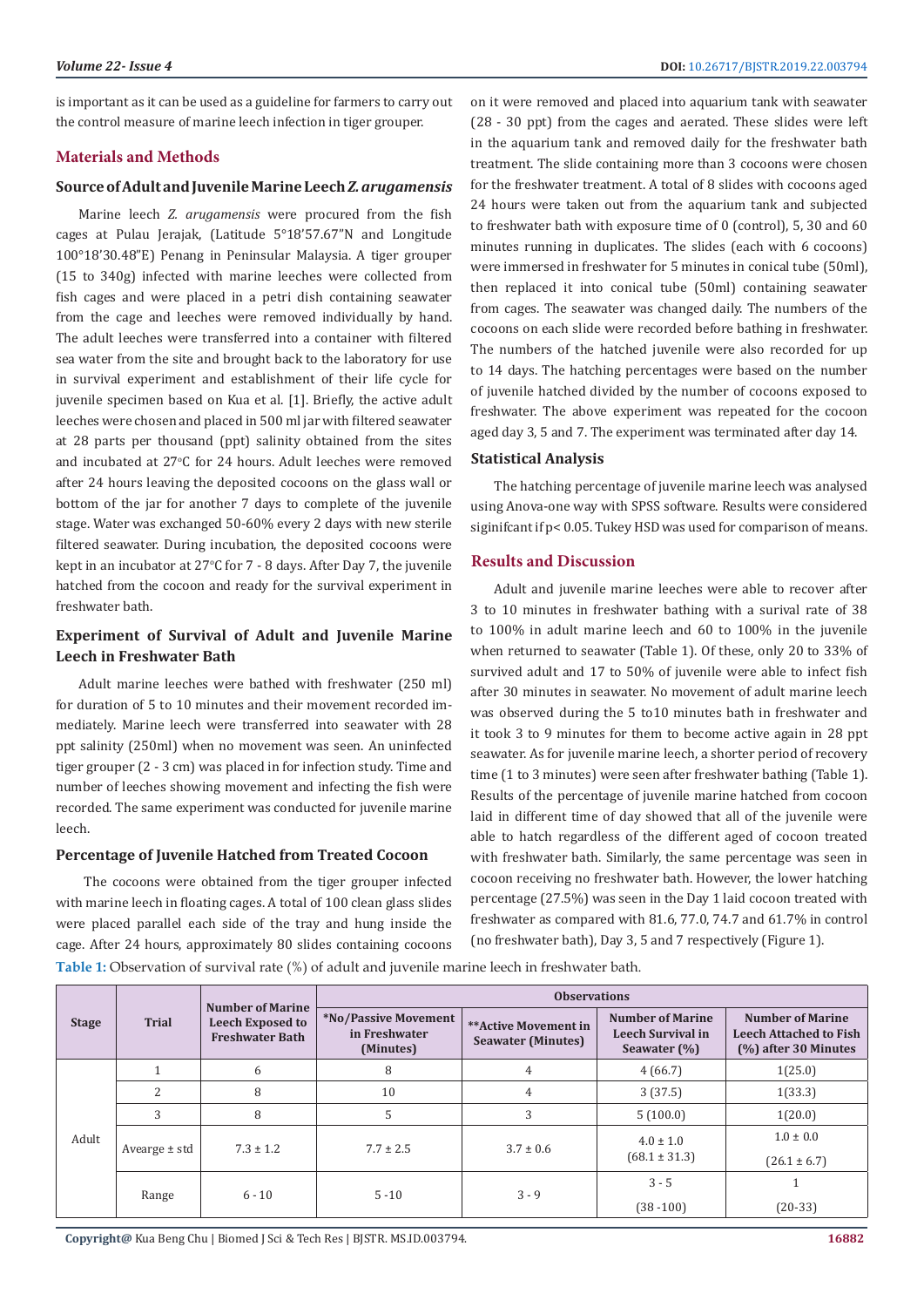| Juvenile |                | 10             | 3             | C             | 6(60.0)           | 1(16.7)           |
|----------|----------------|----------------|---------------|---------------|-------------------|-------------------|
|          | C              | 10             | 4             |               | 10(100.0)         | 5(50.0)           |
|          | 3              | 10             | 4             |               | 10(100.0)         | 3(30.0)           |
|          | $\overline{4}$ | 10             | 5             | 3             | 9(90.0)           | 2(22.2)           |
|          | 5              | 20             | 10            | 3             | 13(65.0)          | 3(23.1)           |
|          | Avearge ± std  | $12.0 \pm 4.5$ | $5.2 \pm 2.8$ | $2.0 \pm 1.0$ | $9.6 \pm 2.5$     | $2.8 \pm 1.5$     |
|          |                |                |               |               | $(83.0 \pm 19.2)$ | $(28.4 \pm 13.0)$ |
|          | Range          | $10 - 20$      | $3 - 10$      | $1 - 3$       | $6 - 13$          | $1 - 5$           |
|          |                |                |               |               | $(60 - 100)$      | $(17 - 50)$       |

Note: \*No/passive movement: no movement of body but one or both suckers move. \*\*Active movement: leech swim up and down.



**Figure 1:** Hatching percentage of juvenile marine leech in freshwater treated cocoon laid on different day.

Hatching percentage in the Day 1 laid cocoon treated with freshwater was significantly lower and placed in an individual group after tested with Tukey HSD. However, no significant difference observed between the hatching percentage of cocoon against different cocoon laid time of day as compared with exposure duration (5, 30 and 60 minutes). This indicated that exposure time of 5,10 and 30 minutes of coccon in freshwater did not influence the hatching percentage of juvenile. Cruz-Lacierda, et al. [7] reported that regular freshwater bath treatment was not effective to kill leech in grouper as compared with 50ppm formalin bath treatment for one hour. However, formalin treatment was not popular among the farmers of floating cages. Instead, most cage farmers in Malaysia claimed that freshwater bathing could reduce the marine leech infection effectively in marine cultured fish. This was confirmed by less number of adult marine leech attached on the body surface of the treated fish. The present study showed that adult and juvenile of marine leech were not totally killed during the 5 to 10 minutes

bath in freshwater. And the re-infection of marine leech will occur at a lower rate. This indicated that freshwater bath could reduce the adult leech population but a routine freshwater bathing at intervals of 14 days was needed to prevent marine leech infection.

Hatching rate of juvenile from the cocoon was 83.87% under laboratory condition and 17 - 18 days needed to complete their life cycle [1]. This high percentage of hatching juvenile will increase the population of marine leech in floating cages and thus increasing the risk of marine leech infection. Burreson, et al. [8] reported that cocoons of leech are very resistant to chemical treatment, but it can be eliminated by thorough drying of culture facilities. In floating cages, most farmers in Southeast Asian used high pressurized water jet to clean and remove the barnacles that attached to the net. This washing also helps to remove the attached cocoon from the net, but it does not break the life cycle of marine leech as the water flows back to the same culture site. The present study showed that lower juvenile were hatched from cocoon treated in freshwater